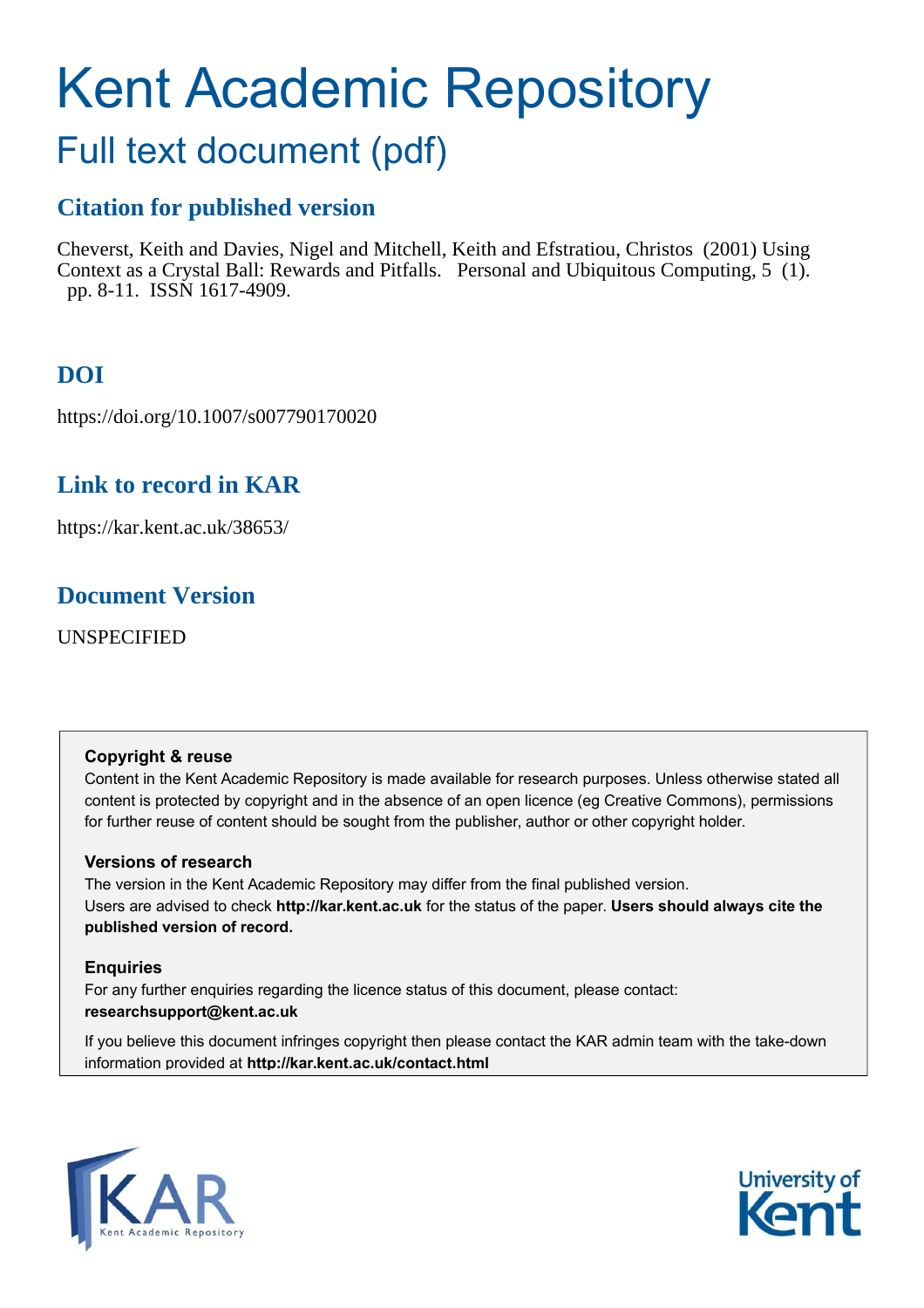## Using Context as a Crystal Ball: Rewards and **Pitfalls**

#### Keith Cheverst, Nigel Davies, Keith Mitchell and Christos Efstratiou

*Distributed Multimedia Research Group, Department of Computing, Lancaster University, Lancaster, UK*

Abstract: Context-awareness can be used to simplify a user's understanding of, and interaction with, interactive systems. In effect, through adaptation, context-aware systems can migrate complexity away from the user and into the system (or agent). However, the incorporation of context-awareness raises a number of issues. For example, users are required to trust the behaviour of the system's intelligence and this requires the system to have predictable behaviour and the ability to successfully and consistently preempt the user's goal. Unfortunately, the agent may incorrectly preempt the user's goal, owing to either flawed intelligence or to incorrect or out-of-date contextual information. In such circumstances the user is likely to feel frustration because the system will either appear overly prescriptive or, worse still, present incorrect results. This paper considers these issues, a number of which are described in anecdotal form, based on our experiences in developing and evaluating the context-aware GUIDE system.

Keywords: Context-awareness; Design; Interactive systems; Usability

#### 1. Introduction

The use of context (both situated and environmental) has significant potential for simplifying a user's understanding of, and interaction with, complex interactive systems. This potential is highly valuable given the continuing consumer demand for greater levels of functionality from highly mobile devices, e.g. WAP phones. The interactive systems that run on such devices are likely to share very limited input/output bandwidth at the interface between the system and the user. Consequently, techniques for simplifying patterns of interaction are both desirable and necessary in order to enable such devices to have the ease of use associated with the 'Information appliance' [1].

This paper discusses some of the potential rewards and pitfalls that can await designers wishing to incorporate context-awareness [2] into interactive systems. Many of the issues are described in anecdotal form, based on our experiences gained through the development and evaluation of the context-aware GUIDE system [3].

In order to introduce some of the issues that arise, consider that popular interactive system the car and, more specifically, its braking system. The Antilock Braking System (ABS) is a context-aware system that was introduced as a safety measure to reduce a car's braking distance and diminish the potential for a driver to cause their car to skid through excessive braking. The context sensed by the antilock braking system includes:

- a) whether the driver is currently trying to brake (i.e. situated context),
- b) whether or not the wheel is currently ''locked'' under braking (i.e. environmental context).

The adaptive element of the system involves detecting when the wheel is locked and then decreasing braking force until the wheel is no longer locked. Once the wheel is no longer locked (and the situated context is still that of braking) further braking force is applied to the wheel.

Before the advent of ABS, drivers were required to develop mental models that took into account the complex interrelationship that exists between braking force and the friction between the car's tyres and the road.

Consideration of the ABS system allows us to identify an agent, acting on behalf of the driver, which reduces the mental and physical demands of driving the car. In effect, the agent takes some control (or power) away from the driver and (providing the driver prefers less rather than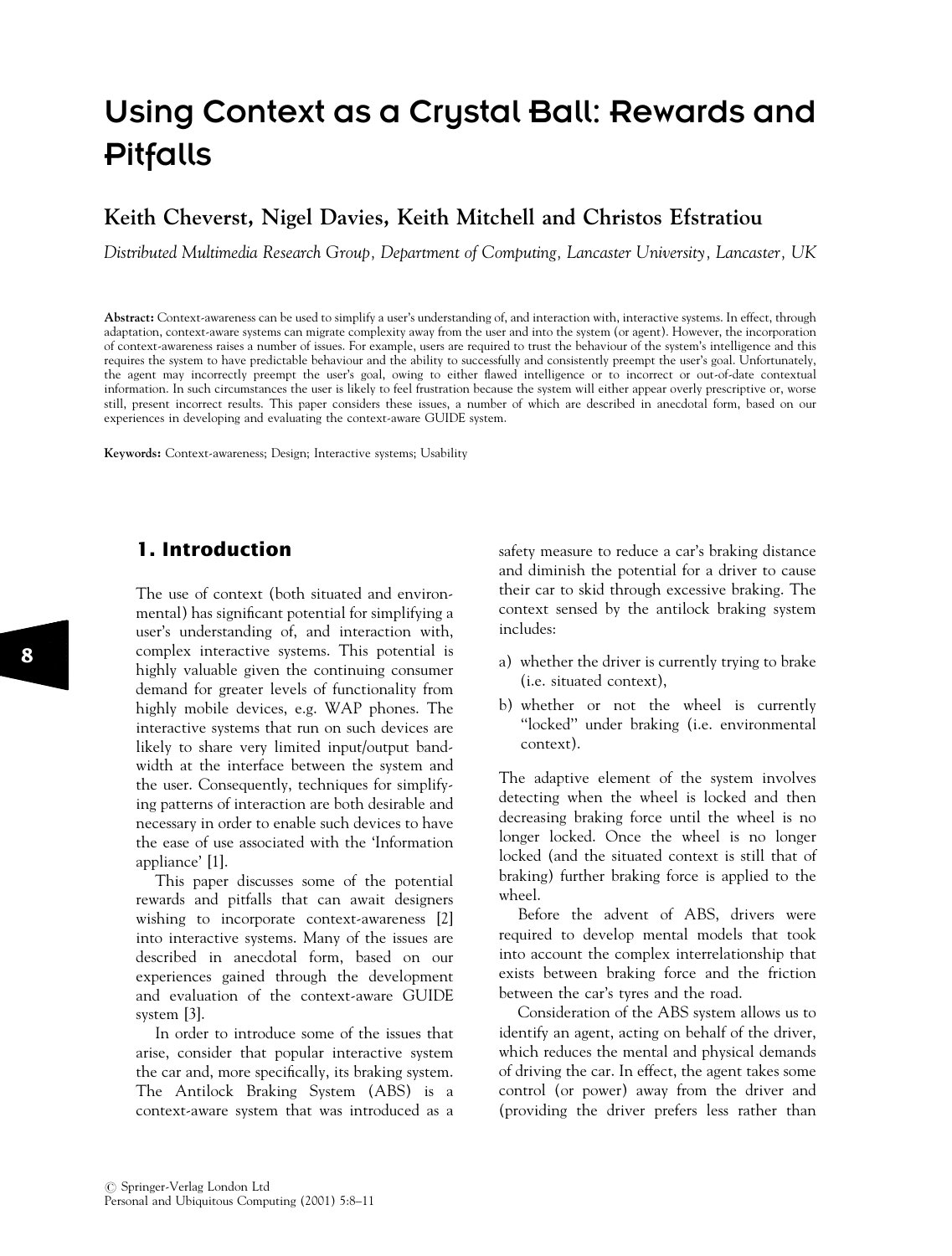more interaction with the car) makes the car easier to drive.

In effect, the ABS system enables the driver to form a simplified mental model regarding the car's braking system, i.e. drivers don't need to have such a detailed comprehension of the rules governing ''excessive'' braking force. However, if the car's driver is used to a conventional, manual braking mechanism they might have learnt the skill of ''pumping the brakes'' in order to prevent the car from skidding. Unfortunately, if this skill is employed by the driver of a car with ABS, the two approaches can conflict causing the braking distance to be increased. This example highlights three potential pitfalls that can arise from adapting to context, namely:

1. The problem of failing to reach a stable state [4]. If both the user and the system attempt to adapt to the current context then it is unlikely that the system will manage to reach a stable state. Under such circumstances, the system is likely to appear unpredictable. When designing context-aware systems, it is clearly important to consider the background/expertise of the user, i.e. are they likely to have already formed a mental model for interacting with a similar (non-adaptive) system?

2. The trade-off between prescription and freedom. If the driver desired, for whatever reason, to lock the wheels of the car then the system would prevent them from achieving this task.

3. The user must trust the agent performing the adaptation. When ABS was first introduced, there was, not altogether surprisingly, some mistrust of the system by drivers. Indeed, the driver who comprehends the workings of the ABS system is required to trust both the contextsensing technology and the intelligence of the agent, i.e. its infallible ability to react appropriately to the context in a failsafe manner.

Building upon the work of Schmidt [5], it is possible to identify three main ways in which context can be used to simplify the user's interaction with an interactive system:

1. Simplifying/reducing the task specification required from the user in order to achieve their desired goals, i.e. reducing the need for input/ action by the user. At one level this can simply mean filling in a required blank, such as the user's current location, based on information that is sensed by the system. However, at a higher level, it can also involve attempting to

preempt the user's current goal (e.g. quickly bringing the car to a halt without locking the car's wheels) in order to reduce their task specification.

2. Changing the output produced by the system, i.e. reducing the quantity of information that has to be processed by the user or increasing the quality of information presented. Once again, some reduction in output might be achievable by attempting to preempt what output is likely to be required by the user.

3. Reducing the complexity of rules constituting the user's mental model of the system. This is generally achieved by some form of intelligent agent that performs some portion of the required computation on the user's behalf.

The following section describes and analyses some of the positive and negative experiences of using context gained through our development and evaluation of the GUIDE system.

#### 2. Experiences of Developing a Context-Aware Tourist Guide

The GUIDE system has been developed to provide visitors to the city of Lancaster with information that is tailored to the current context. The city contains a number of strategically-positioned wireless communication cells with a diameter of approximately 300m depending on the layout of buildings. These communication cells are used for disseminating location information and tourist information to mobile GUIDE units. By carrying a GUIDE unit, visitors can receive up-to-date information about the city's attractions while following a structured tour of the city tailored to their specific requirements.

The following sub-sections describe the way in which GUIDE adapts to context.

#### 2.1. Simplifying/reducing the task specification

One type of context utilised by GUIDE is that of the visitor's location and the location of attractions within the city. The system reduces the need for input by assuming that the information required by the visitor is strongly influenced by their current location. So, for example, a visitor standing outside Lancaster Castle can request the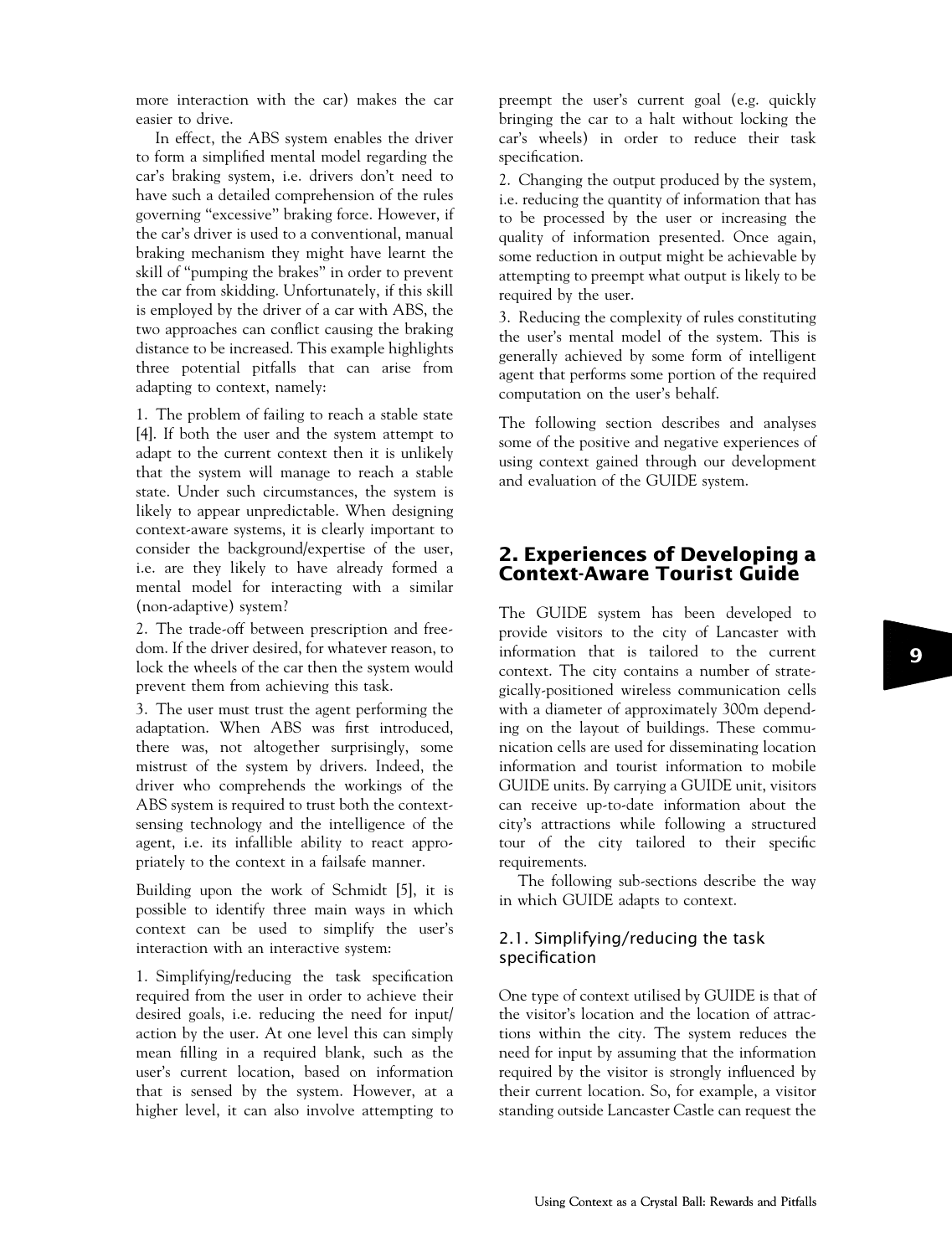system to ''Tell me about the area I am in'' as opposed to searching the contents page for ''Information on Lancaster Castle''. However, an initial version of GUIDE made the mistake of allowing visitors only to obtain information regarding their current location. In this case, the over-determination [4] employed by the system to simplify the visitor's task was inappropriate. In more detail, the lack of flexibility in this version frustrated users and so the system was extended to enable visitors to specify their requirements more fully, e.g. by searching for information using a keyword. This anecdote helps to illustrate the difficulty of successfully (and consistently) preempting the goal of the user.

#### 2.2. Changing the output produced by the system

In general, the GUIDE system attempts to constrain and tailor information presented to the visitor based on both personal and environmental context. So, for example, when the visitor requests a list of nearby attractions, the list is constrained in such a way that those attractions that are open, and have not already been visited, are placed higher up the list. In this case, the assumption is made that the visitor is more likely to be interested in attractions that are open and that have not already been visited. An earlier version of the system constrained the output by removing all closed attractions from the presented list. However, this frustrated some visitors who were interested in visiting the attraction anyway, e.g. to view the architecture of a building. This further demonstrates the difficulty of preempting the user's goal. A future version of the system will use the visitor's stated interest in architecture to determine whether certain closed attractions are included in the list.

While evaluating the GUIDE system, we experienced some difficulty capturing the visitor's location context with sufficient accuracy. The likely consequence of obtaining inaccurate or incorrect contextual information is that the adaptation performed by the system will, in turn, be inappropriate. In the case of GUIDE, when presenting a list of ''nearby attractions'' to the visitor, some of the attractions were not always as ''nearby'' as might have been expected.

#### 2.3. Reducing the complexity of the user's mental model

In GUIDE, the agent that acts on behalf of the user is designed to relieve the user of the onerous task of studying maps and guidebooks in order to devise and follow an interesting tour. In more detail, the agent calculates tours based on a variety of different contexts, such as the visitor's current location, the current time, special opening hours of attractions, the relative positioning of attractions in the city and the preferences of the visitor, e.g. an interest in historic buildings.

#### 3. Strategies for Building Context-Aware Applications

A number of strategies can be identified for the design of interactive systems that utilise situated and/or environmental context. The following strategies are based on our analysis of existing context-aware interactive systems, such as ABS, and the issues that were experienced during the development and evaluation of the GUIDE system:

1. When using context to constrain the presentation of information, or to simplify the specification of a task, it is crucial that the adaptation does not inappropriately over-determine the user's interaction. This issue is basically a specialisation of the fundamental design tradeoff between prescription and freedom/flexibility.

2. When considering adaptation to context, designers should be careful to bear in mind the principle of least astonishment and the need for predictability. If designed well, then adaptation to context has the potential to increase the integral predictability/consistency of the system. However, as described in the ABS example, the inappropriate transfer of skills can cause difficulties.

From a more technical perspective, the following issues need to be considered when engineering context-aware systems.

- a) The sensing technology used for obtaining context needs to be dependable. This means both accurate and available in a timely manner.
- b) The intelligence of the agent responsible for adapting to context needs to be sufficiently